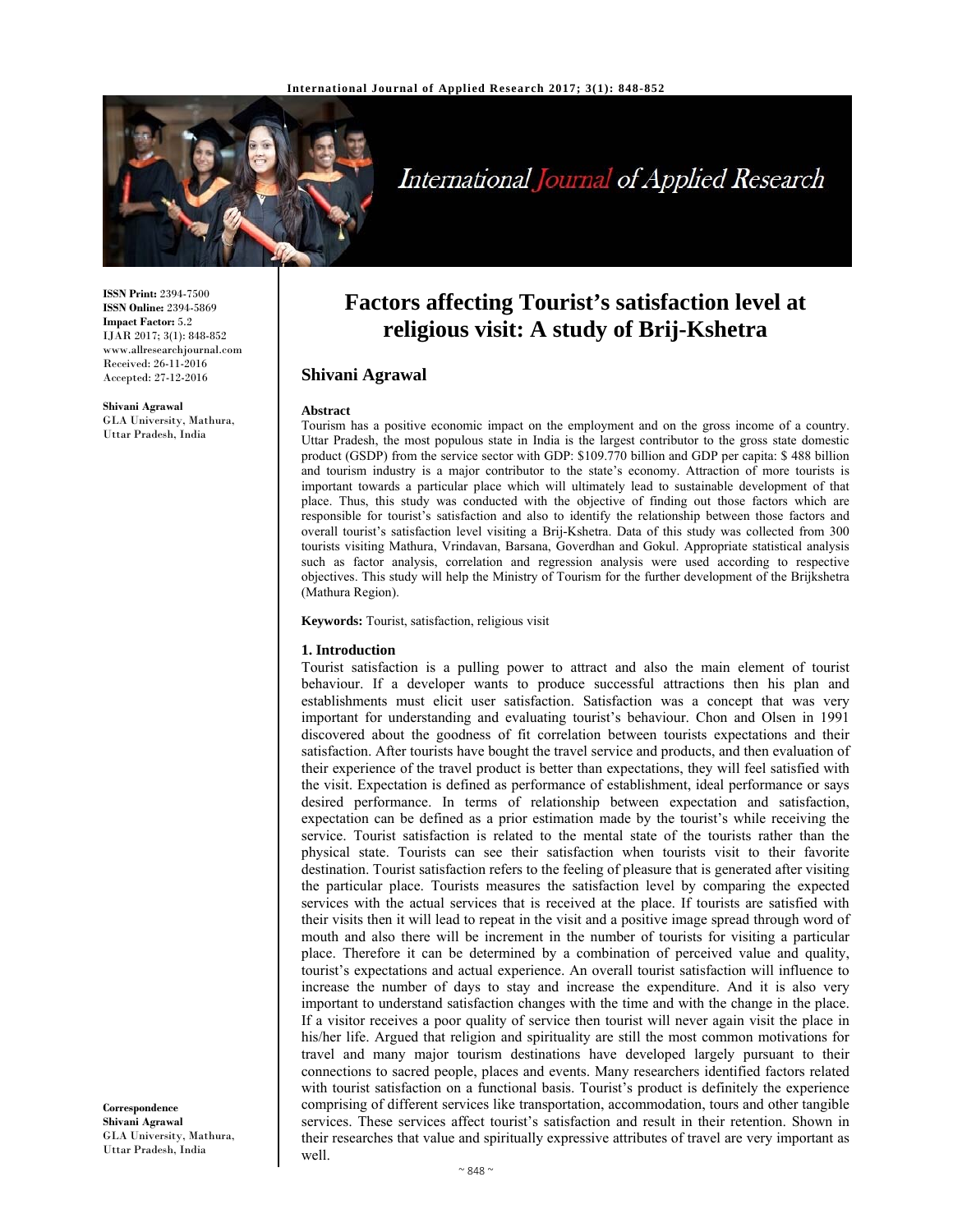#### **2. Religious Visit at Brij-Kshetra**

Mathura-Vrindavan region is popularly known as 'Brij-Kshetra'. This place is famous for the birth of 'Lord Krishna'. And the surrounded places are famous for 'Leelas' done by the 'Krishna and Radha' with their friends 'Gopis and Gwalas'. Therefore, Brij-kshetra is the most attracted place for tourist. Tourist visits these places with religious sentiment, their deep faith and their obligation for God. In Brij-kshetra, most popular festivals which are celebrated enthusiastically by the tourists are as follows:

| Shivaratri | Bhai Daui |
|------------|-----------|
|------------|-----------|

| Holi | Janmastami |
|------|------------|
|      |            |

Ram navami Radhastami

Tourists enjoy these festivals with a great feeling of love towards the God. Thus, large no. of tourists are attracted towards Brij-kshetra during these festivals. Some most attracted places in Brij-kshetra are as follows:

|  | Mathura | Nandgaon |
|--|---------|----------|
|--|---------|----------|

| Goverdhan<br>Vrindavan |  |
|------------------------|--|
|------------------------|--|

- Gokul Dauji
- Barsana Ramanreti

Visiting Brij-kshetra with the feeling of love, faith and obligation towards God will be known as 'Religious Visit'. Religious visit is not only a visit to a particular place but may also for humanitarian cause. There are many travelers who are committed and tend to save religious or spiritual experiences. Religious visits have the advantage together the people around the world of all age group and of all religion and they generally travel in small groups. Religious visit gave an opportunity to increase the individual's selfawareness and spirituality factor within them. Therefore, Religious Visit has its own importance in the eye of tourist. Tourists come here to pray to God with a pure heart for their good health and wealth.

#### **3. Objectives**

- To identify the factors affecting tourist's satisfaction level while visit to a Brij-kshetra.
- To identify the relationship between factors and overall tourist's satisfaction level.
- To measure the tourist's satisfaction by examining the impact of each factor on tourist's satisfaction level.

#### **4. Research Methodology**

To accomplish research, 26 destination attributes were identified which are responsible for understanding the tourist's satisfaction level while visiting different places. These attributes are extracted from the 7 research papers which are used in this research study for understanding the tourist satisfaction level for their religious visits. Pilot study was done on 30 tourists coming to visit Brij-kshetra. During pilot testing few mistakes were observed in the questionnaire then modifications were done accordingly.

After modifications, 300 tourists were approached across the Brij-Kshetra such as Mathura, Vrindavan, Barsana, Goverdhan and Gokul by using convenient sampling procedure. Data collected from February 2015 to April 2016. In questionnaire, four pointer Likert Scale were used. The following research methodologies are used in this research:

| <b>Sampling Design</b>     |                       |  |  |  |
|----------------------------|-----------------------|--|--|--|
| Data Required              | Primary data          |  |  |  |
| Data Collection Instrument | Ouestionnaire         |  |  |  |
| <b>Operational Design</b>  |                       |  |  |  |
|                            | * Factor Analysis     |  |  |  |
| Tools for data analysis    | * Correlation         |  |  |  |
|                            | * Regression Analysis |  |  |  |

**Reliability Analysis:** Reliability analysis tests the goodness of all the variables using the cronbach alpha coefficient. Cronbach alpha was chosen to analyze the degree of consistency among the items in a construct. Hair *et al*., [50] has mentioned that cronbach alpha value must be 0.70 for the reliable result. The result of reliability analysis is given below:

| <b>Cronbach's Alpha</b> | <b>Items</b><br>N of 1 |
|-------------------------|------------------------|
|                         |                        |

This table shows the reliability of data through the value of Cronbach's alpha which is 0.826, means that data is 82.6% reliable.

#### **5. Data Analysis & Interpretation Objective 1: To identify the factors affecting tourist's satisfaction level while visit to a Brij-kshetra**.

For this objective we have used factor analysis to identify the factors of tourist satisfaction at Brij-kshetra with the twenty attributes. Varimax rotation matrix of factor analysis was used to analyze the items and it extracted five factors (20 attributes) with item loadings ranging from 0.553 to 0.787. Following tables are the result of factor analysis:

**Table 5.1:** KMO and Barlett's Test of Factor Affecting Tourist Satisfaction

| Kaiser-Meyer-Olkin Measure of<br><b>Sampling Adequacy</b> | .789               |          |
|-----------------------------------------------------------|--------------------|----------|
| Bartlett's Test of Sphericity                             | Approx. Chi-Square | 1409.901 |
|                                                           |                    | 190      |
|                                                           | Sig.               | .000     |

KMO Statistic is computed as 0.789 which indicates the value in the acceptance region of the factor analysis model. Barlett's test of Sphericity tests the hypothesis whether the population correlation matrix is an identity matrix. Here, Chi-Square statistic is 1409.901 with 190 degree of freedom. This value is significant at 0.05 level.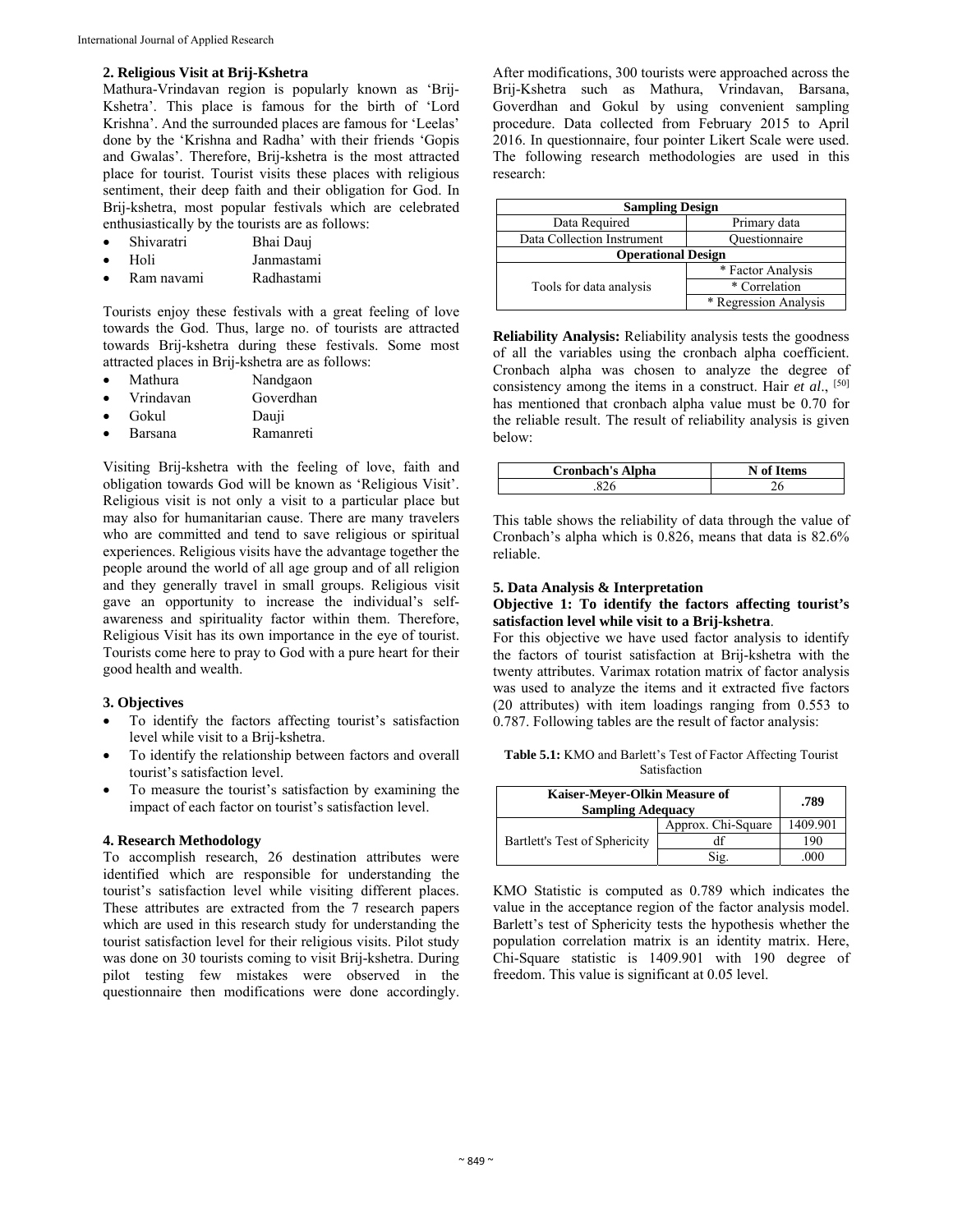| S. No          | <b>Attribute Name</b>             |                       | Factor                    | <b>Initial Eigenvalues</b> |               |                     |  |
|----------------|-----------------------------------|-----------------------|---------------------------|----------------------------|---------------|---------------------|--|
|                |                                   | <b>Factor Loading</b> |                           | <b>Total</b>               | % of Variance | <b>Cumulative %</b> |  |
|                | Sight Seeing                      | 0.671                 |                           |                            |               |                     |  |
| $\overline{2}$ | Handicraft Collection             | 0.658                 |                           |                            |               |                     |  |
| 3              | Local art forms                   | 0.590                 |                           | 3.887                      | 19.435        | 19.435              |  |
| 4              | Historical importance             | 0.716                 | Aesthetic Appeal          |                            |               |                     |  |
| 5              | Religious Study material          | 0.586                 |                           |                            |               |                     |  |
| 6              | Textile products                  | 0.693                 |                           |                            |               |                     |  |
| 7              | Parking Facilities                | 0.599                 |                           |                            |               |                     |  |
| 8              | Cleanliness                       | 0.677                 |                           |                            |               |                     |  |
| 9              | Safety & Security                 | 0.633                 | Accessibility             | 3.070                      | 15.348        | 34.783              |  |
| 10             | Road/Air/Rail networks            | 0.600                 |                           |                            |               |                     |  |
| 11             | Attitude of local people          | 0.579                 |                           |                            |               |                     |  |
| 12             | <b>Hospitality Facilities</b>     | 0.640                 |                           |                            |               |                     |  |
| 13             | Boating                           | 0.553                 |                           | 1.585                      | 7.925         | 42.708              |  |
| 14             | <b>Tourist Information Center</b> | 0.671                 | Supporting Infrastructure |                            |               |                     |  |
| 15             | Recreational and                  | 0.701                 |                           |                            |               |                     |  |
|                | Entertainment services            |                       |                           |                            |               |                     |  |
| 16             | Quality of food and drink         | 0.724                 |                           |                            |               |                     |  |
| 17             | Price of Gifts                    | 0.673                 | Food & Services           | 1.271                      | 6.357         | 49.065              |  |
| 18             | Affordable Packages               | 0.560                 |                           |                            |               |                     |  |
| 19             | Tourist guide                     | 0.787                 | Health & Guide Service    | 1.046                      | 5.232         | 54.297              |  |
| 20             | Health care facilities            | 0.580                 |                           |                            |               |                     |  |

**Table 5.2:** Factor Analysis of Factors Affecting Tourist Satisfaction at Bri-Kshetra

Aesthetic Appeal (Factor 1) contained six attributes and explained 19.435% of the variance in the data, with an eigenvalue 3.887. The attributes associated with this factor are sightseeing, handicraft collection, local art forms, historical importance, religious study material and textile products.

Accessibility (Factor 2) accounted for 15.348% of the variance, with an eigenvalue of 3.070. This factor was loaded with five attributes and they are parking facilities, cleanliness, safety and security, road/air/rail networks and attitude of local people.

Supporting Infrastructure (Factor 3) loaded with four attributes and this factor is accounted for 7.925% of the variance, with an eigenvalue of 1.585. Attributes are hospitality facility, boating, tourist information centers and recreational and entertainment services.

Food and Services (Factor 4) contained three attributes with an explained % of the variance of 6.357 and having an eigenvalue of 1.271. Attributes are quality of food and drink, price of gifts and affordable packages.

Health & Guide Service (Factor 5) contained two attributes with an explained % of the variance of 5.232 and having an eigenvalue of 1.046. Attributes are tourist guides and health care facilities.

#### **Objective 2: To identify the relationship between factors and overall tourist's satisfaction level.**

For this, Correlation is implemented and hypothesis is as follows:

- **H0:** There is no relationship between selected destination attributes and overall tourist's satisfaction level
- **Ha:** There is a relationship between selected destination attributes and overall tourist's satisfaction level

**Table 5.3:** Correlation between Factors and Overall tourist's satisfaction

|                    |                     | Aesthetic<br>Appeal | <b>Accessibility</b> | <b>Supporting</b><br><b>Infrastructure</b> | Food &<br><b>Service</b> | Health & Guide<br><b>Service</b> |
|--------------------|---------------------|---------------------|----------------------|--------------------------------------------|--------------------------|----------------------------------|
| Overall Tourist    | Pearson Correlation | $.987**$            | $.804**$             | $.943***$                                  | $.982**$                 | 970*                             |
| Satisfaction Level | $Sig. (2-tailed)$   | .000                | .005                 | .000                                       | .000                     | .030                             |

\*\* Correlation is significant at 0.01 level (2-tailed).

\* Correlation is significant at 0.05 level (2-tailed).

Correlation coefficient measured the strength of linear between two variables. Here, correlation coefficient is measured between overall satisfaction of the respondents and five factors (Aesthetic Appeal, Accessibility, Supporting Infrastructure, Food & Services and Health & Guide Service). The correlation between overall tourist's satisfaction level and five factors is positive and significant. So, at the 0.05 level of significance there is enough evidence to conclude that there is strong relationship between the selected destination attributes and overall tourist's satisfaction level. Here, Null Hypothesis is rejected.

# **Objective 3: To measure the tourist's satisfaction by examining the impact of each factor on tourist's satisfaction level**

For this objective, Linear Regression is used to predict the value of a dependent variable by atleast one independent variable. Here, dependent and independent variables are as follows:

| <b>Dependent Variable</b> | <b>Tourist Satisfaction</b>  |
|---------------------------|------------------------------|
| Independent Variable      | 1. Aesthetic Appeal          |
|                           | 2. Accessibility             |
|                           | 3. Supporting Infrastructure |
|                           | 4. Food & Service            |
|                           | 5. Health & Guide Service    |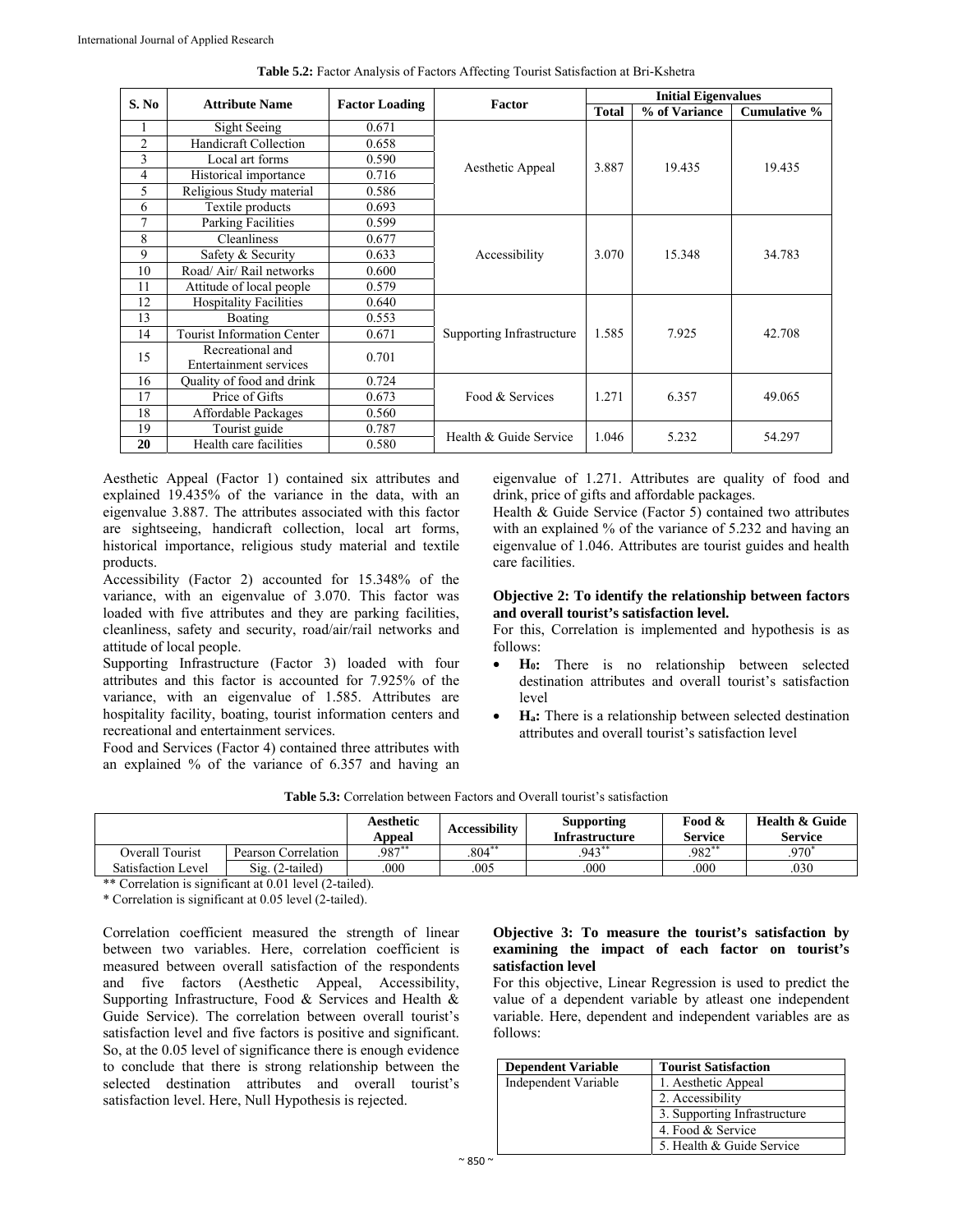# **Hypothesis 1: For Aesthetic Appeal and Tourist's Satisfaction**

- H<sub>01</sub>: Aesthetic Appeal is not a good predictor of Tourist's Satisfaction.
- **Ha1:** Aesthetic Appeal is a good predictor of Tourist's Satisfaction.

| <b>Table 5.4:</b> Linear Regression for Impact of Aesthetic Appeal on Tourist's Satisfaction |  |
|----------------------------------------------------------------------------------------------|--|
|----------------------------------------------------------------------------------------------|--|

| Independent variable | <b>Dependent variable Tourist's Satisfaction</b>         |     |     |         |     |        |                   |
|----------------------|----------------------------------------------------------|-----|-----|---------|-----|--------|-------------------|
|                      | <b>Adiusted R Square</b><br><b>R</b> Square<br>Beta<br>v |     |     |         |     |        | Sig.              |
| Aesthetic Appeal     | .987ª                                                    | በማፍ | רר∩ | 390.978 | 987 | 19 773 | .000 <sup>b</sup> |

The regression results showed that Aesthetic Appeal is a significant predictor of tourist's satisfaction and positively related to tourist's satisfaction with Beta 0.987 and P-Value 0.000. 97.30% of the variance is explained by aesthetic appeal in tourist's satisfaction. So, at the 0.05 level of significance there is enough evidence to conclude that aesthetic appeal is a good predictor of tourist's satisfaction. Here, Null Hypothesis is rejected.

#### **Hypothesis 2: For Accessibility and Tourist's Satisfaction**

- **H02:** Accessibility is not a good predictor of Tourist's Satisfaction.
- **Ha2:** Accessibility is a good predictor of Tourist's Satisfaction.

|  |  |  |  | <b>Table 5.5:</b> Linear Regression for Impact of Accessibility on Tourist's Satisfaction |  |  |
|--|--|--|--|-------------------------------------------------------------------------------------------|--|--|
|--|--|--|--|-------------------------------------------------------------------------------------------|--|--|

|                      | Dependent variable Tourist's Satisfaction |                 |                          |        |             |       |                |  |
|----------------------|-------------------------------------------|-----------------|--------------------------|--------|-------------|-------|----------------|--|
| Independent variable |                                           | <b>R</b> Square | <b>Adiusted R Square</b> |        | <b>Beta</b> |       | Sig.           |  |
| Accessibility        | .804 <sup>a</sup>                         | .647            | .603                     | 4.67″، | .804        | 3.831 | $.005^{\rm b}$ |  |

The results showed that Accessibility is a significant predictor of tourist's satisfaction and positively related to tourist's satisfaction with Beta 0.804 and P-Value 0.005. 64.07% of the variance is explained by accessibility in tourist's satisfaction. So, at the 0.05 level of significance there is enough evidence to conclude that accessibility is a good predictor of tourist's satisfaction. Here, Null Hypothesis is rejected.

#### **Hypothesis 3: For Supporting Infrastructure and Tourist's Satisfaction**

- **H03:** Supporting Infrastructure is not a good predictor of Tourist's Satisfaction.
- **Ha3:** Supporting Infrastructure is a good predictor of Tourist's Satisfaction.

**Table 5.6:** Linear Regression for Impact of Supporting Infrastructure on Tourist's Satisfaction

| Independent variable      | <b>Dependent variable Tourist's Satisfaction</b> |                 |                          |        |             |       |                  |  |
|---------------------------|--------------------------------------------------|-----------------|--------------------------|--------|-------------|-------|------------------|--|
|                           | A                                                | <b>R</b> Square | <b>Adiusted R Square</b> |        | <b>Beta</b> |       | Sig.             |  |
| Supporting Infrastructure | .943 <sup>a</sup>                                | 888             | .870                     | 47.738 | .943        | 0.909 | 000 <sup>b</sup> |  |

The regression results showed that Supporting Infrastructure is a significant predictor of tourist's satisfaction and positively related to tourist's satisfaction with Beta 0.943 and P-Value 0.000. 88.80% of the variance is explained by supporting infrastructure in tourist's satisfaction. So, at the 0.05 level of significance there is enough evidence to conclude that supporting infrastructure is a good predictor of tourist's satisfaction. Here, Null Hypothesis is rejected.

#### **Hypothesis 4: For Food & Service and Tourist's Satisfaction**

- **H04:** Food & Service is not a good predictor of Tourist's Satisfaction.
- **Ha4:** Food & Service is a good predictor of Tourist's Satisfaction.

**Table 5.7:** Linear Regression for Impact of Food & Service on Tourist's Satisfaction

| Independent variable | Dependent variable Tourist's Satisfaction |                 |                          |        |             |        |                   |  |
|----------------------|-------------------------------------------|-----------------|--------------------------|--------|-------------|--------|-------------------|--|
|                      | м                                         | <b>R</b> Square | <b>Adjusted R Square</b> |        | <b>Beta</b> |        | Sig.              |  |
| Food & Service       | 982ª                                      | 965             | 957                      | 10.970 | 982         | 10.534 | .000 <sup>b</sup> |  |

The regression results showed that Food & Service is a significant predictor of tourist's satisfaction and positively related to tourist's satisfaction with Beta 0.982 and P-Value 0.000. 96.50% of the variance is explained by food  $\&$ service in tourist's satisfaction. So, at the 0.05 level of significance there is enough evidence to conclude that food & service is a good predictor of tourist's satisfaction. Here, Null Hypothesis is rejected.

#### **Hypothesis 5: For Health & Guide Service and Tourist's Satisfaction**

- **H05:** Health & Guide Service is not a good predictor of Tourist's Satisfaction.
- **Ha5:** Health & Guide Service is a good predictor of Tourist's Satisfaction.